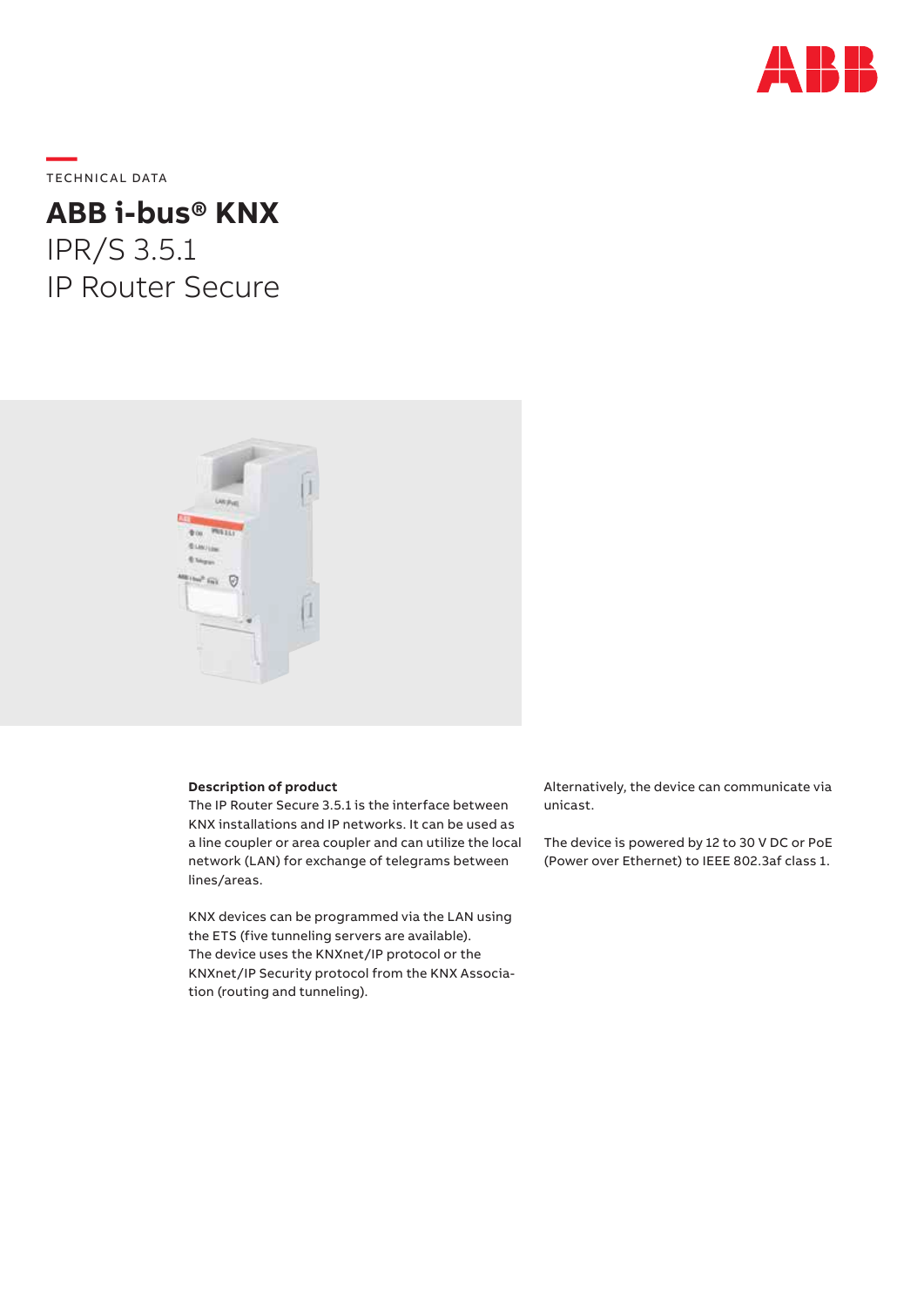

# **Dimension drawing**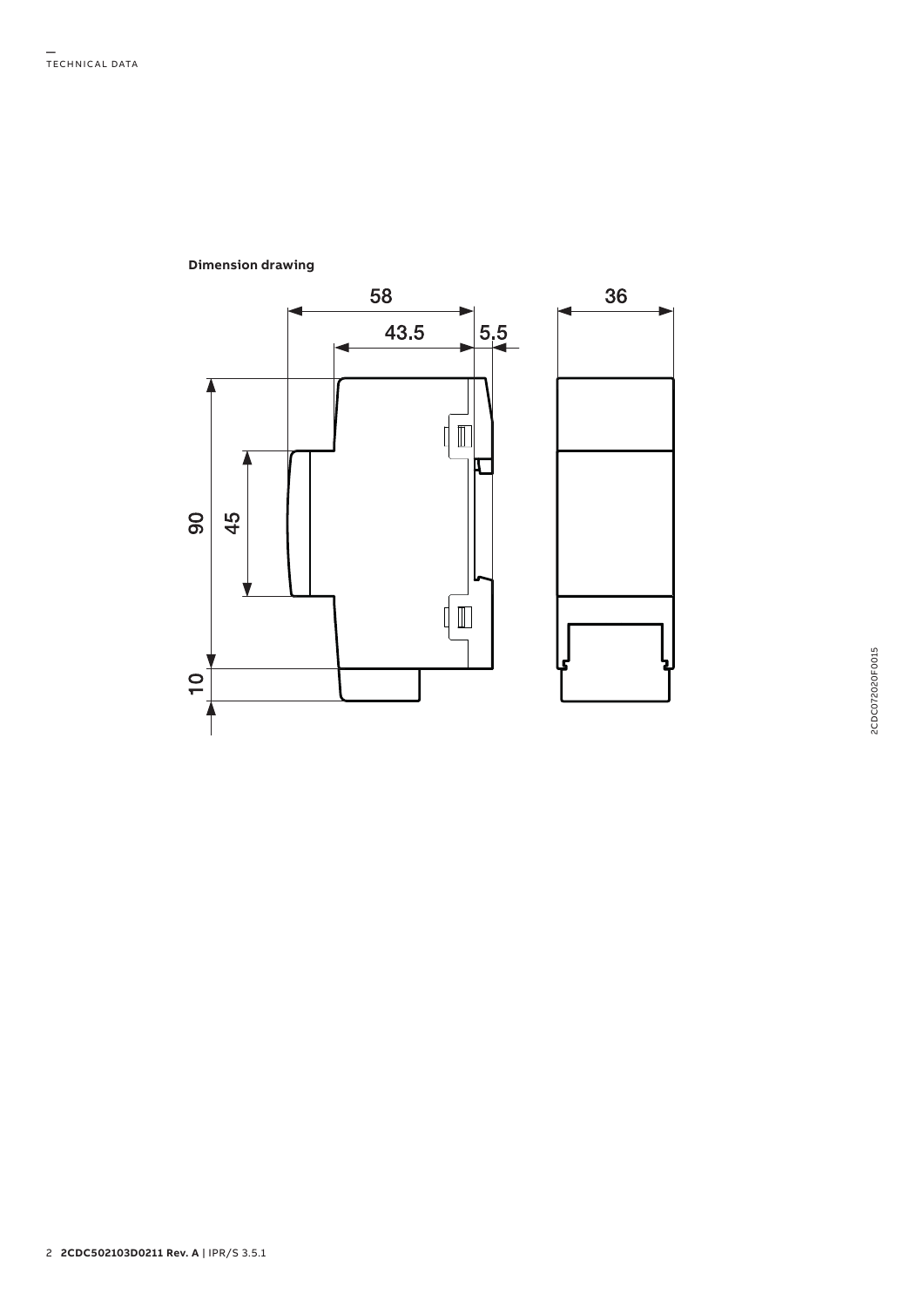**Connection**



### **— LEGEND**

- **1** Label carrier
- **2** Programming LED
- **3** Programming button
- **4** KNX connection
- **5** Cover cap
- **6** Power supply connection U<sub>s</sub>
- **7** Telegram LED
- **8** LAN/LINK LED
- **9** ON LED
- **10** LAN or LAN/PoE connection





# **NOTE**

**—**

It is also possible to power the Router via the voltage output without choke of an ABB KNX power supply (type SV/S).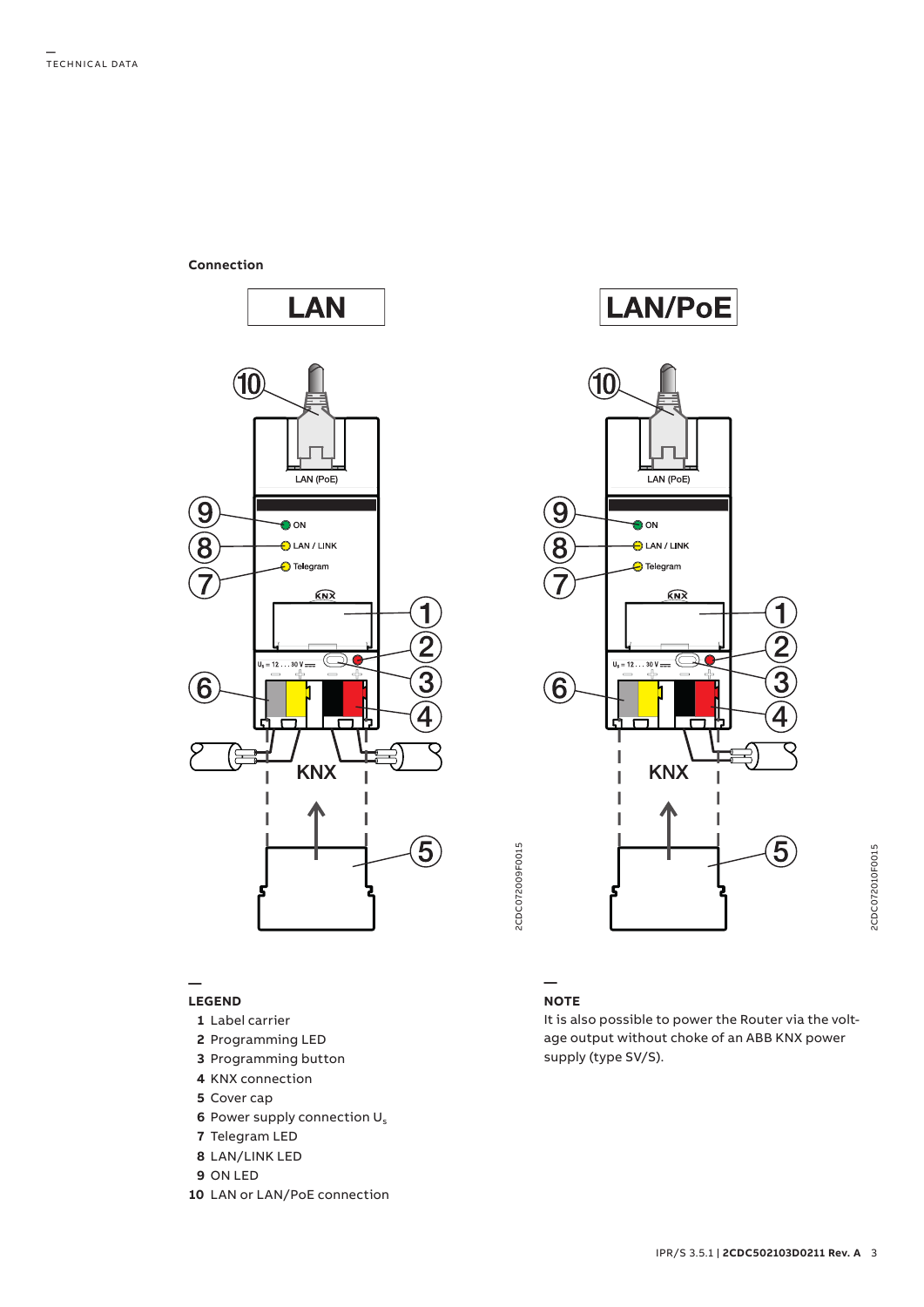| Technical data                 |                                                                 |                                                                  |
|--------------------------------|-----------------------------------------------------------------|------------------------------------------------------------------|
| Supply                         | Supply voltage U <sub>s</sub>                                   | 1230 V DC (+10% / -15%) or<br>PoE (IEEE 802.3af class 1)         |
|                                | Power loss                                                      | Maximum 1.8 W                                                    |
|                                | Current consumption, supply voltage                             | Maximum 120 mA at 12 V                                           |
|                                | Rated voltage U <sub>n</sub>                                    | 12 V DC                                                          |
|                                | KNX current consumption                                         | $< 10 \text{ mA}$                                                |
| Connections                    | <b>KNX</b>                                                      | <b>Bus connection terminal</b>                                   |
|                                | Operating voltage                                               | Plug-in terminal                                                 |
|                                | LAN                                                             | RJ45 socket for 10/100BaseT,<br>IEEE 802.3 networks, AutoSensing |
| Operating and display elements | Red LED and button                                              | Assignment of the physical address                               |
|                                | Green "On" LED                                                  | Ready indicator                                                  |
|                                | Yellow "LAN/Link" LED                                           | Network connection indicator                                     |
|                                | Yellow "Telegram" LED                                           | KNX telegram traffic indicator                                   |
| Degree of protection           | <b>IP 20</b>                                                    | To EN 60 529                                                     |
| <b>Protection class</b>        | $\mathbf{H}$                                                    | To EN 61 140                                                     |
| <b>Isolation category</b>      | Overvoltage category                                            | III to EN 60 664-1                                               |
|                                | Pollution degree                                                | 2 to EN 60 664-1                                                 |
| KNX safety extra low voltage   | SELV 30 V DC                                                    |                                                                  |
| Temperature range              | Operation                                                       | $-5 °C+45 °C$                                                    |
|                                | Storage                                                         | $-25 °C+55 °C$                                                   |
|                                | Transport                                                       | $-25 °C+70 °C$                                                   |
| <b>Ambient conditions</b>      | Maximum air humidity                                            | 95%, no condensation allowed                                     |
|                                | Atmospheric pressure                                            | Atmosphere up to 2,000 m                                         |
| Design                         | Modular installation device (MDRC)                              | Modular installation device, pro M                               |
|                                | <b>Dimensions</b>                                               | 90 x 36 x 63.5 mm (H x W x D)                                    |
|                                | Mounting width                                                  | 2x 18 mm modules                                                 |
| Mounting                       | On 35 mm mounting rail                                          | To EN 60 715                                                     |
| <b>Mounting position</b>       | Any                                                             |                                                                  |
| Weight                         | $0.1$ kg                                                        |                                                                  |
| Housing, color                 | Plastic, halogen free, gray                                     |                                                                  |
| <b>Approvals</b>               | KNX to EN 50491 and EN 60 669-2-5                               |                                                                  |
| <b>CE</b> marking              | In accordance with the EMC and<br><b>Low Voltage Directives</b> |                                                                  |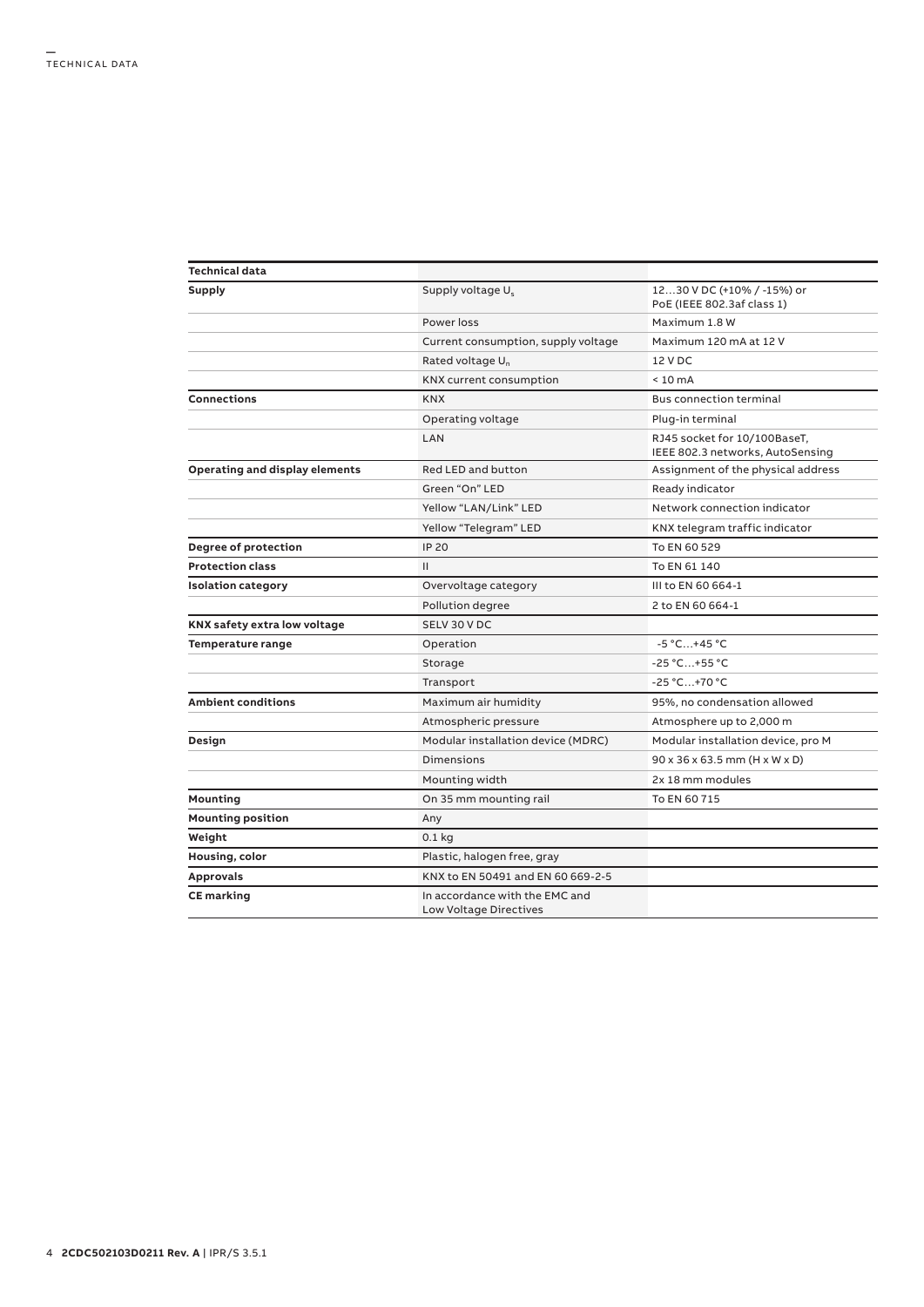| Software           |                    |                  |                                                                                   |  |  |  |  |
|--------------------|--------------------|------------------|-----------------------------------------------------------------------------------|--|--|--|--|
| Device type        | Application        | of group objects | Maximum number Maximum number Maximum number<br>of group addresses of assignments |  |  |  |  |
| <b>IPR/S 3.5.1</b> | IP Router Secure/* |                  |                                                                                   |  |  |  |  |

\* … = Current version number of the application. **Please refer to the software information on our homepage.**

| <b>Ordering details</b> |                       |                        |                                   |       |           |  |  |  |
|-------------------------|-----------------------|------------------------|-----------------------------------|-------|-----------|--|--|--|
| Device type             | <b>Product Name</b>   | Order No.              | bbn 40 16779 Weight<br><b>EAN</b> | 1 pc. | Packaging |  |  |  |
|                         |                       |                        |                                   | [kg]  | [pcs.]    |  |  |  |
| <b>IPR/S 3.5.1</b>      | IP Router Secure, REG | 2CDG110176R0011 906500 |                                   | 0.1   |           |  |  |  |

## **— NOTE**

Please refer to the IPR/S 3.5.1 IP Router Secure product manual for a detailed description of the application. It is available free of charge at www.abb.com/knx.

ETS 5 and the current version of the device application are required for programming.

If the device is to be operated in KNX Secure mode, the commissioning key on the side of the unit will be required as well.

The latest version of the application and corresponding software information are available for download from www.abb.com/knx. After import into ETS, the application appears in the Catalogs window under Manufacturers/ABB/System components/Coupler.

The device does not support the locking function of a KNX device in ETS. If you use a BCU code to inhibit access to all the project devices, it has no effect on this device. Data can still be read and programmed. **Exception:** When KNX Secure mode is activated, the device can no longer be programmed with a different ETS.